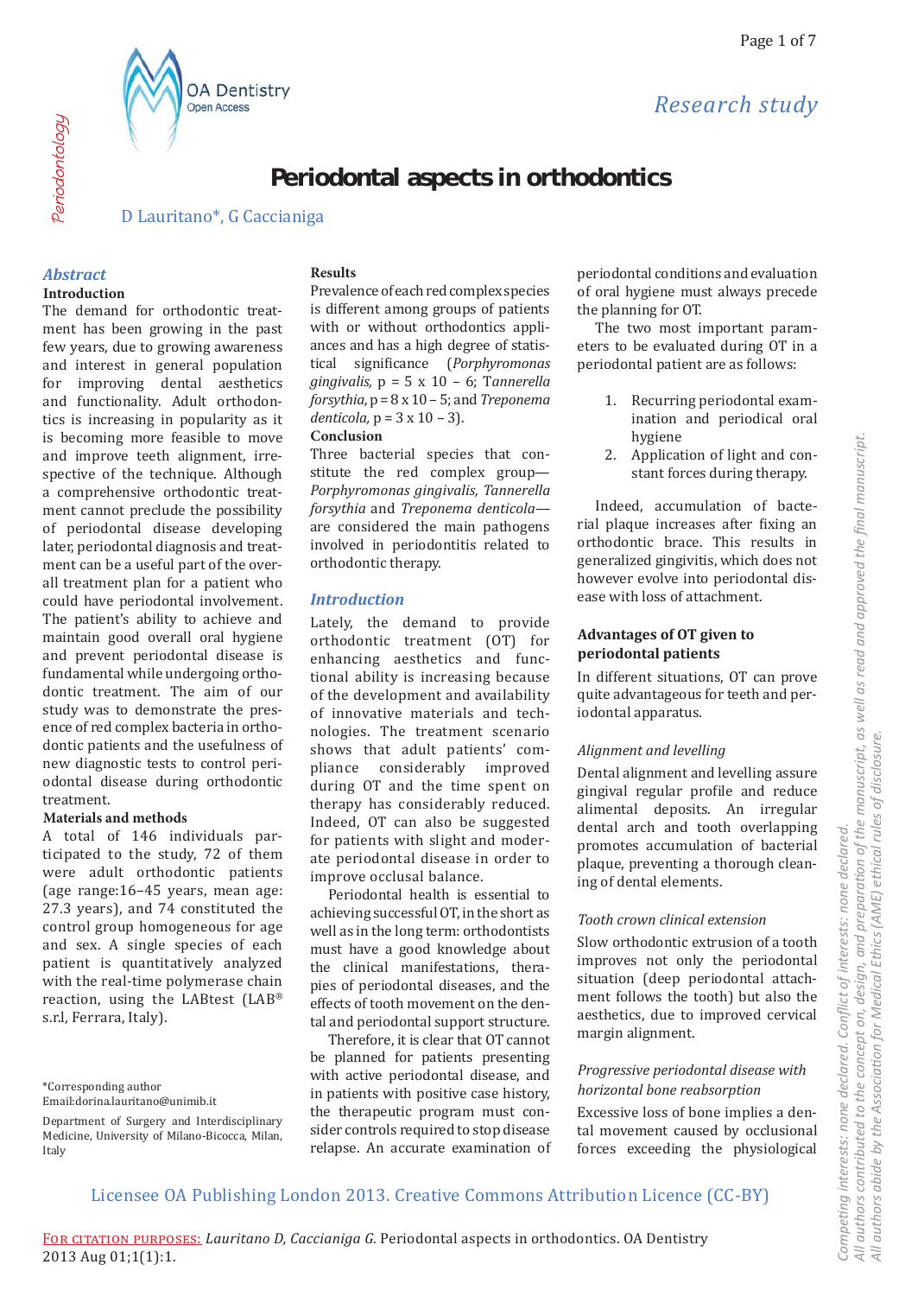level. As a result, some diastemas are generated in the frontal zones, leading to worsening of overjet and overbite: the dental elements, no longer contained by the occlusional contact, extrude and come out (vestibularization). In these cases, an exclusive periodontal therapy does not lead to therapeutic success or restoration of morpho-functional stability.

#### Protesic and implanting molar uprighting

In order to plan a correct protesic or implantar-protesic treatment, it is sometimes necessary in pre-protesic and orthodontic therapy to carry out molar uprighting, as doing so will get the protesic pillars correctly positioned into the dental arch.

#### Periodontal remodelling during OT

The forces applied during OT leads to periodontal tissue remodelling. The correct application of orthodontic forces does not determine periodontal damages, since a non-controlled orthodontic therapy could trigger worsening of existing periodontal disease.

# Orthodontic therapy and periodontal disease

The literature data regarding the efficacy of orthodontic therapies effects does not show any consensus among specialists.

Davies et al.<sup>1</sup> evaluated plaque, bleeding indexes and malocclusion conditions in a group of patients including both children treated orthodontically and not treated and reported that the level of bacterial plaque, bleeding and oral hygiene observed in treated patients is similar to that of non-treated persons.

In a test carried out using bonded patients and a control group not subjected to OT, Diamante-Kipioti et al.<sup>2</sup> demonstrated an increase of dark bacterial pigments but not of gingival index (GI) and plaque index (PI).

Other tests demonstrated that the use of fixed braces for long periods could foster subgingival microbic shift and periodontal disease development.

Farronato<sup>3</sup> describes some of the main periodontal risk factors that are likely to arise during OT. Presence of orthodontic bands, poor oral hygiene and intrusive movements of dental elements can lead to the movement of deeper bacterial plaque into the gingival site and subsequent variations in the microflora and development of gingivitis into full-blown periodontal disease. For this reason, the authors advise preventive screening that will help detect the presence of periodontal-pathogenical bacteria or possible genetic predisposition to periodontal diseases in each treated patient.

In a longitudinal research. Sadowsky et al.<sup>4</sup> described the conditions associated with the onset of periodontal diseases in adults orthodontically treated and carried out an analysis comparing conditions between the treated group and a homogeneous control group.

Petti et al.<sup>5</sup> evaluated the influence of permanent and removable braces on the internal and external periodontal pocket; their data showed that although there were no signs of no gingivitis or parodontitis observed during the first 6 months of therapy, in the next 6 months the amount of periodontal-pathogen bacteria increased, with the consequent onset of gingivitis and periodontal diseases.

Lee et al.<sup>6</sup> demonstrated meaningful differences in the subgingival plaque of patients equipped with fix structures and reported that Tannerella forsythia (T. forsythia), Treponema denticola (T. denticola) and Prevotella nigrescens (P. nigrescens) were the most common conditions. These results suggested that, following the implantation of orthodontic devices, an increase of periodontal-pathogen micro-organisms and gingivitis does occur but there was no substantial loss of attachments observed in the tissues.

Huser et al.7 performed clinical and bacteriological tests at the beginning of the treatment, and 90 days

# Research study

after the bonding was made, detected in treated patients an increase in plaque and bleeding in the bonded dental elements compared to those in control group. Furthermore, there was no increase in pocket depth.

The composition of bacterial plaque showed significant growth in spirochaetes percentage, fusiform rods with motility and filaments in post-bonded sites, but no relevant differences were found in the flora of the control group.

Naranjo et al.<sup>8</sup> observed a transformation of microorganisms populating the sub-gingival plaque, after the positioning of brackets, and a considerable increase of gingivitis in the test group.

The level of Porphyromonas gingivalis (P. gingivalis), Prevotella intermedia (P. intermedia)/P. nigrescens, T. forsythia and Fusobacterium species increased after the bracket positioning in patients treated, compared to that observed in the non-treated control group.

Super-infectant microorganisms such as Enterobacter cloacae (E. cloacae), Klebsiella oxytoca (K. oxytoca), Klebsiella pneumoniae (K. pnemoniae) and Serratia marcescens (S. marcescens) were detected in the treated group.

A recent test carried out by Nelson-Filho<sup>9</sup> analysed the presence of gramnegative bacteria in 33 orthodontic patients aged between 11 and 33 years. A bracket correspondent to three premolars was applied to each patient; 16 patients were given a wash with clorexidina (0.12%) and 17 with a placebo twice a week. After 30 days, brackets were removed and analysed: those of the first group had a significantly lower 'red complex' bacterial charge ( $p = 0.01$ ), compared to the second group.

In a study conducted with 69 patients (age range: 6 to 17 years), Topaloglu-Ak<sup>10</sup> reported the effect of orthodontic devices in terms of increase in the presence of Streptococcus mutans (S. mutans), Lactobacillus sp. and Candida albicans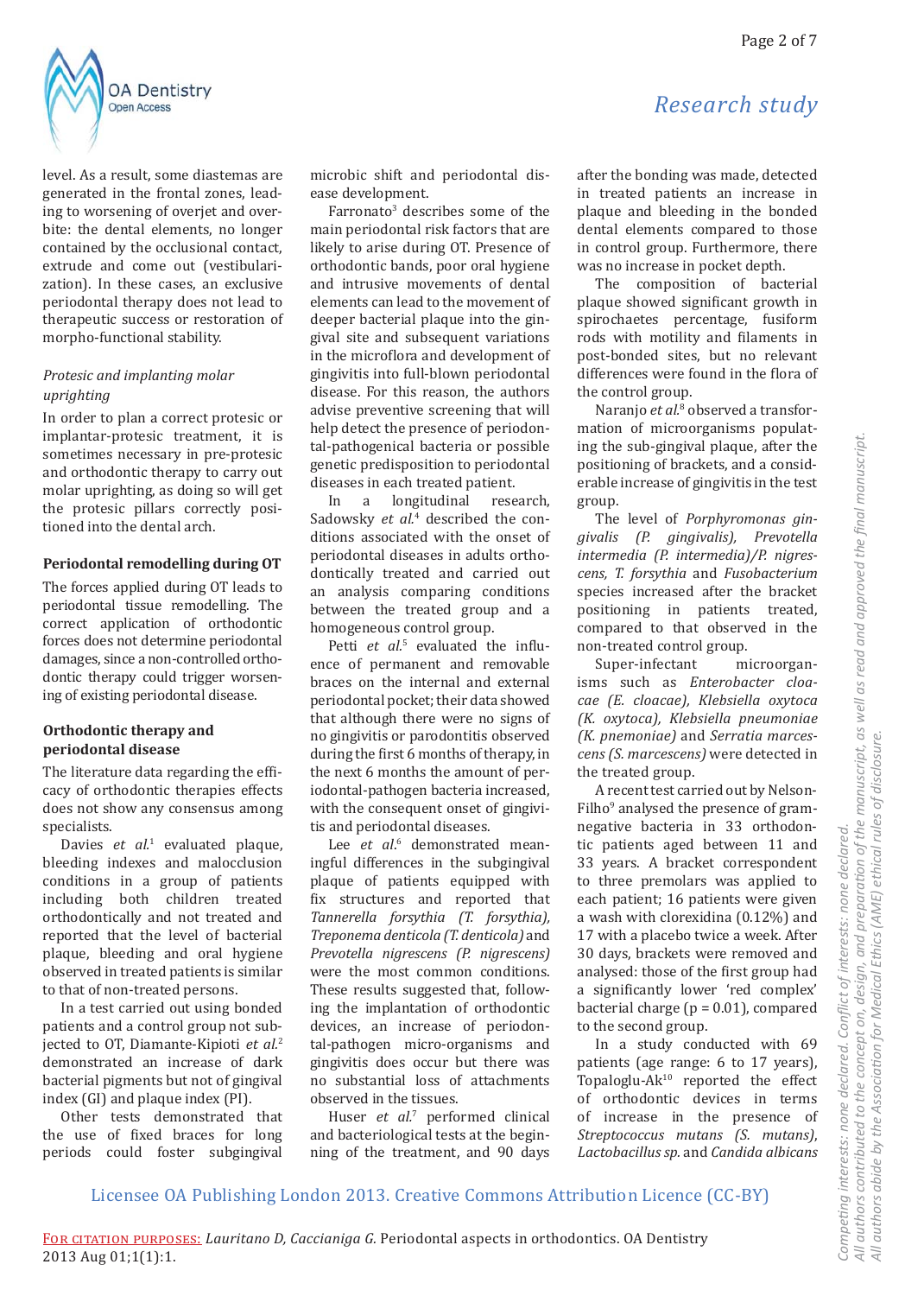

in saliva after 6 months of therapy and observed a growth in oral microflora and, in particular, Candida albicans after 3 months.

Corbacho De Melo<sup>11</sup> analysed and compared the GI of second bonded molars in 100 adult patients compared to a homogeneous non-treated group, determining that the test group had a higher GI.

A Brazilian study<sup>12</sup> evaluated PI, GI and decayed, missing and filled teeth index (DMFT index) in 30 patients treated with fixation of permanent devices compared to a homogeneous non-treated control group. Same parameters were measured on 18 patients treated with removable devices. The results showed a prevalence of PI and GI in patients with both types of devices and no significant differences in DMFT index between the study group and the control group.

Attin et al.<sup>13</sup> evaluated the recolonization of streptococcus mutans after the professional application of 40% clorexidina gel onto the dental elements with or without orthodontic attachments. Statistical analyses showed that after 8 weeks of application, the recolonization of streptococcus mutans showed an increase  $(p < 0.05)$  in the test group compared to the control group.

Ristic<sup>14</sup> performed a prospectical test on 32 adolescents and observed that orthodontic device applications induce an increase in the number of patients testing positive to P. intermedia and other anaerobic periodontalpathogen bacteria. Furthermore, other behaviours deducted were a general increase in the presence of microorganisms and pocket depth from T0 before therapy to T2 two months later. These parameters decrease 6 months after therapy; the authors stated that device applications cause a temporary increase in the presence of periodontal-pathogen bacteria, which can be correlated to inflammatory conditions caused by gingivital tissues, but without any damage to the deepened periodontal pockets.

By contrast, a test led by Hamp and others<sup>15</sup> showed that during a longterm OT provided to 53 patients, the preventive oral hygiene actions taken before and during the therapy caused a slight but significant loss of periodontal support. At the end of the therapy, which lasted about 24 months, the average loss of vestibular attachment was about 0.28 mm but it was only 0.22 mm at the tongue. A followup over 20 to 30 months did not show any further losses.

Avvantaggiato and others<sup>16</sup> performed a test on 26 adult patients subjected to orthodontic therapy and found reabsorption of crestal bone in 45.2% of the patients, even after carrying out preventive protocols and application of light orthodontic forces.

Boyer<sup>17</sup> studied the effects of periodontal therapy in 15 adult patients  $(11$  women and 4 men, age range: 22-61 years) affected by heavy periodontal disease studied for 16 years (age range: 11-32 years). The first group consisted of patients provided with periodontal-orthodontic treatment, and the second periodontal group was included for comparison purposes only. The height of the alveolar bone was measured at T0 before treatment, T1 post-operation and T2 long-term post-operation via digital radiography. The results highlighted a neobone apposition at T1 and T2 without meaningful differences between the two groups. These authors stated that the combined periodontal-orthodontic treatment had no negative impacts on crestal reabsorption.

Another highly debated argument is the effect of different modern orthodontic materials on the periodontal health.

Turkkakraman and others<sup>18</sup> evaluated the influence of different arch ligatures used (steel vs elastomeric rings) on the intra-oral bacterial flora and the periodontal health, stating that the rings led to a higher increase in bacterial plaque than steel wires did.

# Research study

Forsberg<sup>19</sup> evaluated elastomeric rings and metallic wires in 12 patients subjected to a fix therapy and reported on the association with S. mutans and *lactobacilli* colonizations. Elastomeric rings on one semiarch were fitted on one side and steel wires on the other; in the elastomeric side, the presence of microorganisms in the plaque was markedly higher compared to the second side. The application of fixed devices led to a higher presence of salivary S. mutans e lactobacilli.

Sukontapatipark<sup>20</sup> conducted a test with patients treated with the extraction of 2 to 4 premolars; brackets were applied on these teeth using elastic ligatures on one side and metallic ones on the other. The dental elements were extracted 1, 2 and 3 weeks later; the electronic microscope showed that the bracket area had a bacterial plaque accumulation.

In a clinical randomized trial with a split-mouth design, Van Gastel and others<sup>21</sup> compared the presence of plaque, periodontal parameter and crevicolar fluid flow between patients with teeth bonded with two different types of brackets and those with nonbonded teeth, and their study confirmed a significant increase in the presence of aerobic and anaerobic bacteria in orthodontic patients.

#### Oral microflora and orthodontic

Periodontal disease is a polimicrobic infection caused by pathogen bacteria, which are organized in biofilm; they cooperate with colonization's strategies in complex ways, as recently reported by Socransky<sup>22</sup>. The inflammatory reaction created by the deposit of bacterial plaque causes the destruction of periodontal tissues<sup>23,24</sup>. Therefore, it is necessary to identify, estimate and classify<sup>25</sup> the most periodontal pathogenic bacteria as part of regular diagnosis and therapeutic planning. Indeed, it has been demonstrated that a strict correlation exists between gingival inflammation<sup>26</sup> and microbiological spectrum.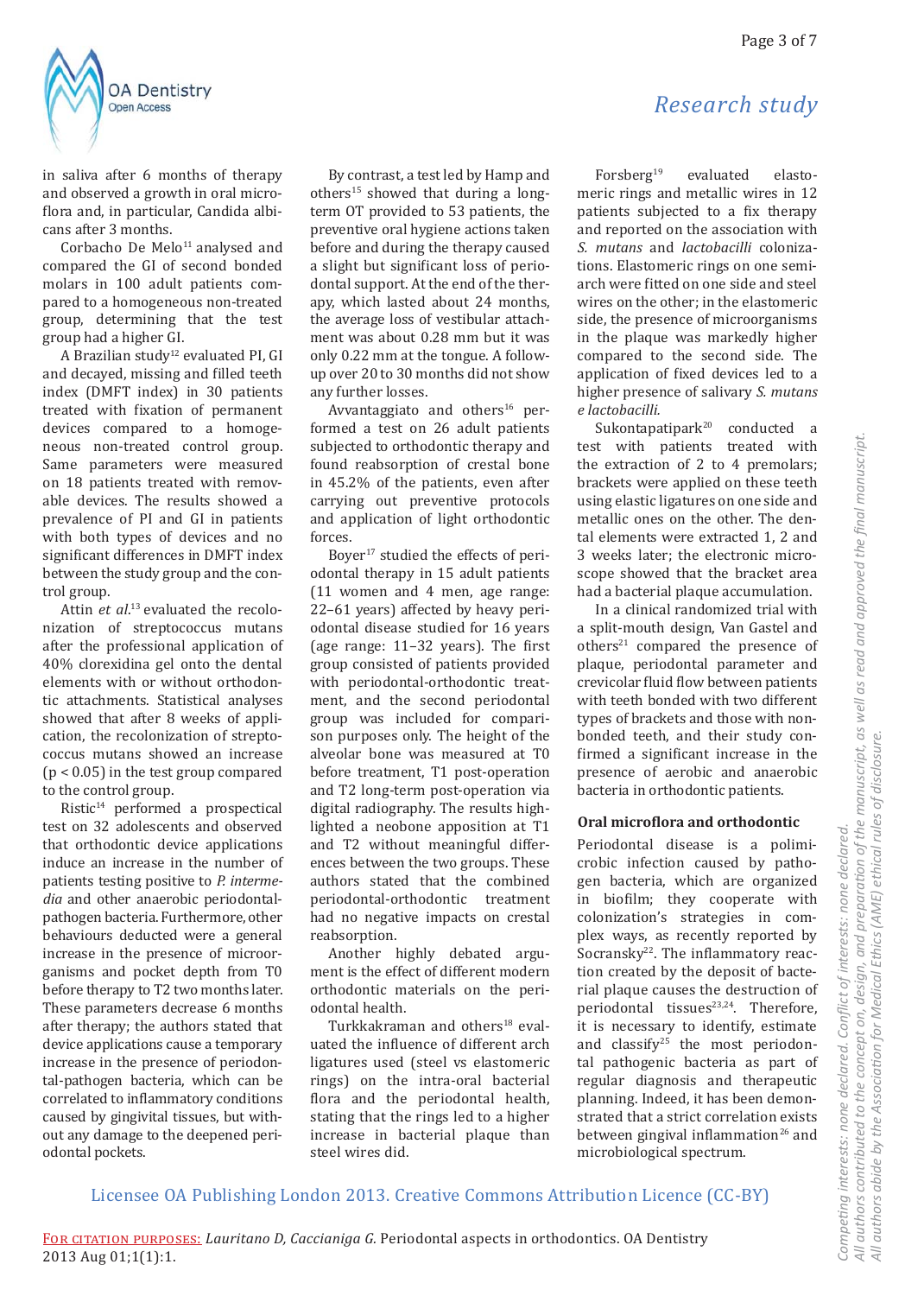Research study



## **Red complex**

- Aggregatibacter actinomycetemcomitans
- T. forsythia
- P. gingivalis
- T. denticola

The presence of these bacteria is mainly linked with severe periodontal diseases (deep pocket  $\geq 6$  mm). Clinically, these bacteria are related to pocket depth and bleeding during probing. A greater concentration is related to a progressive deepening of the pocket, wherein the three main bacteria act together<sup>27</sup>.

The aim of our study is to demonstrate the presence of red complex bacteria in orthodontic patients, and the usefulness of a new diagnostic test to control periodontal disease in patients undergoing OT.

## **Material and methods**

This work conforms to the values laid down in the Declaration of Helsinki (1964). The protocol of this study has been approved by the relevant ethical committee related to our institution in which it was performed. All subjects gave full informed consent to participate in this study.

In order to study the clinical manifestation of different promoting factors, our research team evaluated<sup>28</sup> the type and quantity of 'red complex' bacteria found in the crevicolar fluid collected from 146 individuals participated in the study, out of whom 72 were adult orthodontic patients (age range: 16-45 years, mean age: 27.3 years; Table 1), and 74 patients constituted the control group homogeneous for age and sex.

A sample of the gingival microbiota was obtained from a single site (sulcus of first superior molar). A single species of each patient was quantitatively analyzed with the real-time polymerase chain reaction (RT-PCR), using the LABtest (LAB® s.r.l, Ferrara, Italy; see Figure 1). Using a paper probe, samples of bacterial plaque

| <b>Characteristics of the study sample</b><br>Table 1 |              |                      |                                |
|-------------------------------------------------------|--------------|----------------------|--------------------------------|
| <b>Sample characteristics</b>                         | <b>Total</b> | <b>Control group</b> | <b>Orthodontic</b><br>patients |
| Number of participants                                | 146          | 74                   | 72                             |
| Male                                                  | 63           | 31                   | 32                             |
| Female                                                | 83           | 42                   | 41                             |
| Age (mean years $\pm$ SD)                             | 27.03        |                      |                                |



Figure 1: Kit for the 'red complex' bacterial test used in our study (LAB ® s.r.l, Codigoro, Ferrara, Italia).

composed of P. gingivalis, T. forsythia and T. denticola were collected from both the study group and control group. DNA was extracted and purified using standard protocols that included two consecutive incubations with lysozyme and proteinase K, followed by spin-column purification.

## **RT-PCR**

Primers and probes of oligonucleotides were designed on the basis of 16S ribosomal RNA gene sequences of the Human Oral Microbiome Database (HOMD 16S rRNA RefSeq, Version 10.1) consisting of 845 entries. All the sequences were

aligned to find either consensus sequence or less conservative spots. Two RT-PCR runs were performed for each sample. The first reaction quantified the total amount of bacteria using two degenerate primers and a single probe matching a highly conservative sequence of the 16S ribosomal RNA gene. The second reaction detected and quantified the three red complex bacteria, that is, P. gingivalis, T. forsythia and T. denticola, in a multiplex PCR. This reaction included a total of six primers and three probes that were highly specific for each species. Oligonucleotide concentrations and PCR conditions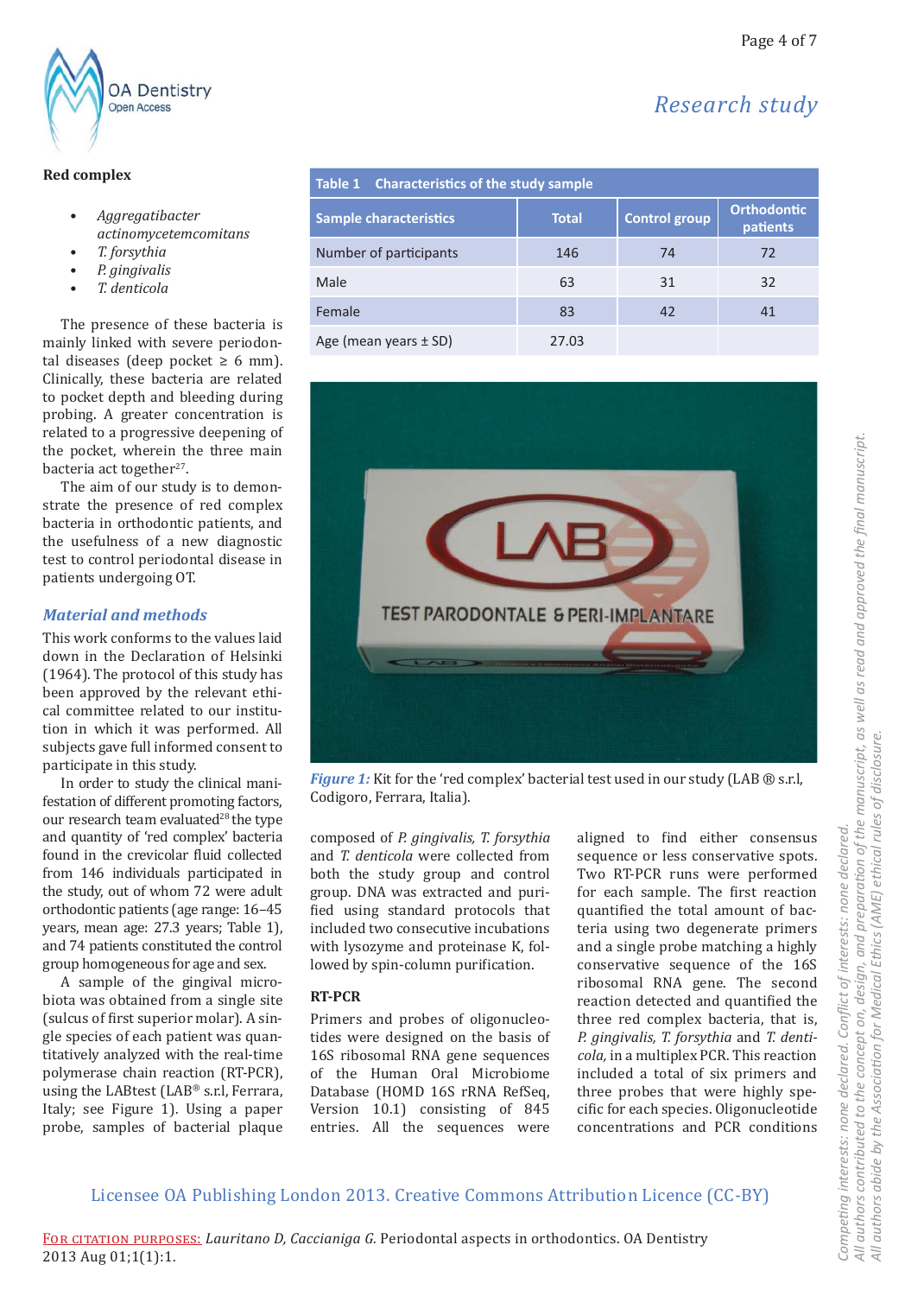*Research study*



were optimized to ensure sensitivity, specificity and no inhibitions in case of unbalanced target amounts. Absolute quantification assays were performed using the Applied Biosystems 7500 Sequence Detection System. The amplification profile was initiated by a 10-minute incubation period at 95° C to activate polymerase, followed by a two-step amplification for 15 seconds at 95° C and for 60 seconds at 57° C over 40 cycles. All these experiments were performed using non-template controls to avoid contamination of reagents.

Plasmids containing synthetic DNA target sequences (Eurofin MWG Operon, Ebersberg, Germany) were used for the quantitative analysis. Standard curves for each target were constructed in a triplex reaction, by using a mix of the same amount of plasmids, in serial dilutions ranging from  $10<sup>1</sup>$  to  $10<sup>7</sup>$  copies. There was a linear relationship between the threshold cycle values plotted against the log of the copy number and the entire range of dilutions (data not shown). The copy numbers for individual plasmid preparations were estimated using the Thermo NanoDrop spectrophotometer.

The absolute quantification of total bacterial genome copies in samples allowed for the calculation of relative amount of red complex species. To prevent contamination of samples subjected to polymerase chain reaction, plasmid purification and handling were performed in a separate laboratory with dedicated pipettes.

#### **Statistical analysis**

A descriptive statistical information was prepared using Microsoft Excel spreadsheets. The Freeman–Halton extension of Fisher's exact test to compute the (two-tailed) probability of obtaining a distribution of values in a 2 x 3 contingency table, based on the number of observations in each cell. Odds ratio calculation was measured online using the tools available on the website of OpenEpi.

#### *Results*

The incidence and quantity of red complex bacteria in crevicolar fluid were evaluated in 146 individuals. A single specimen from each patient was analyzed using PCR-IT, in order to measure total bacteria load and the amount of three bacteria in the periodontitis of orthodontics patients, that is, *P. gingivalis, T. forsythia* and *T. denticola.* Ours is a preliminary study that focused mainly on the prevalence of these three bacteria among two specific groups of patients, one with orthodontic appliances and one without, in order to understand whether the presence of red complex species may be considered predictive of developing or onset of periodontitis in orthodontics patients.

The Freeman–Halton extension of Fisher's exact test indicated that the prevalence of each red complex species is different between groups of patients and has a high degree of statistical significance (P. gingi*valis,* p = 5 x 10 – 6; *T. forsythia,* p = 8 x 10 – 5; and *T. denticola,* p = 3 x 10 – 3). The higher level of association with periodontitis was observed for T. forsythia; indeed, the observed odds ratio was 8.6 (95% confidence interval [CI]: 3.0–27) when healthy individuals were compared to periodontitis patients and was 5.8 (95% CI: 2.3–15) when healthy and gingivitis groups were combined and compared to orthodontic patients.

#### *Discussion*

The polymerase chain reaction (PCR) is a more sensitive and faster method for detecting microbial pathogens in clinical specimens. In particular, the diagnostic value of PCR is significantly higher when specific pathogens that are difficult to culture in vitro or require a long cultivation period, such as anaerobic bacteria species involved in the onset of periodontitis. A recent improvement of this technique is the RT-PCR, which allows for quantification of DNA target using

fluorogenic probes in a close setup. In addition to the ability of quantifying the target, another advantage to using PCR is that the assay can be performed in a closed system wherein the reaction tube is never opened after amplification. This is of great value in preventing laboratory contamination and false-positive results. Also, using a probe in addition to the two PCR primers further enhances the specificity of reaction.

In the present investigation, we designed and tested the performance of a RT-PCR-based assay to detect and quantify the red complex bacteria involved in orthodontic patients. In particular, we found that *P. gingivalis, T. forsythia* and *T. denticola* were strongly related to orthodontics appliances because their prevalence was higher among orthodontic patients. The presence of these bacterial species can significantly increase the risk of periodontitis, given the fact that the odds ratio measured was between 8.6 *(T. forsythia)* and 4.4 *(T. denticola)*.

Molecular analysis of periodontal pocket microflora by RT-PCR is an effective and inexpensive method and can rapidly detect and quantify red complex bacterial species in orthodontics patients also.

Our preliminary study is focused especially on the prevalence of these three bacterial species among groups of orthodontic patients, in order to determine the correlation between the quantity and the presence of 'red complex' bacteria and parodontitis as predictive factor of periodontal disease in these patients.

In our research, we have drawn and tested the performances of a trial in PCR-RT to identify and quantify the red 'complex bacteria' related to orthodontic therapy. Above all, we emphasize the deep association between *P. gingivalis, T. forsythia* and *T. denticola* and the evolution of parodontitis in orthodontic patients, since the prevalence of these species was greater in orthodontic patients.

*Ɵ on of the manuscript, as well as read and approved the* 

*Ɵ on for Medical Ethics (AME) ethical rules of disclosure.*

Conflict of interests: none declared.

*fi nal manuscript.*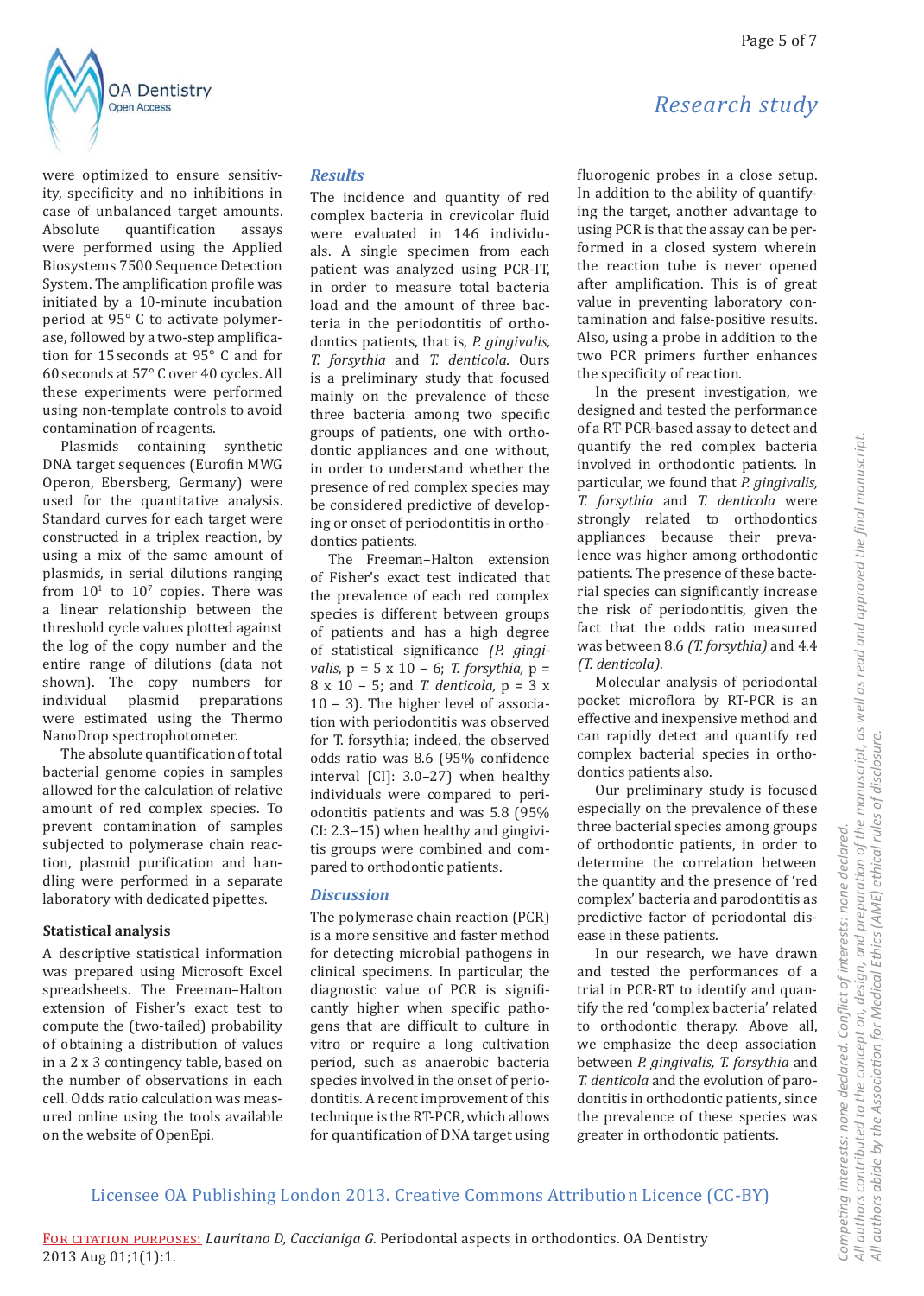

# Clinical relevance of the microbiological test in OT (LABtest, LAB® s.r.l, Ferrara, Italy)

The periodontal test is a fundamental tool for the diagnosis and therapeutic planning in periodontal treatments. Specific advantages of this test are as follows:

- Identification and quantification of main pathogens during the diagnostic phase of OT
- Measurement of the 'periodontal bacteria's presence', to draw up a detailed profile of risks likely to surface during OT
- Objective control over therapeutic surgery and orthodontic-periodontal upkeeping protocol
- Improving patient compliance who, having been made aware of his correct microbiological profile, will consciously follow the therapeutic plan
- Accurate diagnosis of patients and/or the recidivous sites against the therapy
- Innovation in orthodontic research

The presence or absence of different bacteria in different proportions and the presence of highly pathogen sub-types define the level of intensity of periodontal disease during OT.

These parameters are fundamental to

- define a therapeutic proce- $\bullet$ dure
- plan follow-up intervals
- promote patient involvement in therapeutic plan
- improve patient compliance with domiciliary and professional oral hygiene
- certification of the actual healing or of possible further activities post-therapy
- monitoring the sustainability of results via periodical checks

#### **Conclusion**

The molecular analyses of micro-flora in periodontal pockets via RT-PCR is a valid, rapid and inexpensive method to identify and quantify the 'red complex' bacteria in orthodontic patients. This test has been carried out with a large sample of patients and results indicate that RT-PCR can improve the accuracy of periodontal disease diagnosis.

## **Acknowledgement**

This research was supported by LAB<sup>®</sup> s.r.l, Ferrara, Italy.

#### **References**

1. Davies TM, Shaw WC, Worthington HV, Addy M, Dummer P, Kingdon A. The effect of orthodontic treatment on plaque and gingivitis. Am J Orthod Dentofacial Orthop. 1991 Feb; 99(2): 155-61.

2. Diamanti-Kipioti A, Gusberti FA, Lang NP. Clinical and microbiological effects of fixed orthodontic appliances. J Clin Periodontol. 1987 Jul; 14(6): 326-33. 3. Farronato G, Gualandi I, Maspero C, Esposito L. Parodontologia e ortodonzia: un felice connubio. Dental Tribune. 2012. Italian

4. Sadowsky C, BeGole EA. Long-term effects of orthodontic treatment on periodontal health. Am J Orthod. 1981 Aug;80(2):156-72.

5. Petti S, Barbato E, Simonetti D'Arca A. Effect of orthodontic therapy with fixed and removable appliances on oral microbiota: a six-month longitudinal study. New Microbiol. 1997 Jan;20(1):55-62.

6. Lee SM, Yoo SY, Kim HS, Kim KW, Yoon YJ, Lim SH, et al. Prevalence of putative periodontopathogens in subgingival dental plaques from gingivitis lesions in Korean orthodontic patients. J Microbiol. 2005 Jun; 43(3): 260-5.

7. Huser MC, Baehni PC, Lang R. Effects of orthodontic bands on microbiologic and clinical parameters. Am J Orthod Dentofacial Orthop. 1990 Mar; 97(3): 213-8. 8. Naranjo AA, Trivino ML, Jaramillo A, Berancourth M, Botero JE. Changes in the subgingival microbiota and periodontal parameters before and 3 months after bracket placement. Am J Orthod Dentofacial Orthop. 2006 Sep; 130(3): 275.e17-22.

9. Nelson-Filho  $P_{\rm r}$ Valdez  $RM$ . Andrucioli MC, Saraiva MC, Feres M, Sorgi CA, et al. Gram-negative periodontal

# pathogens and bacterial endotoxin in

Research study

metallic orthodontic brackets with or without an antimicrobial agent: an in-vivo study. Am J Orthod Dentofacial Orthop. 2011 Dec; 140(6): e281-7.

10. Topaloglu-Ak A, Ertugrul F, Eden E, Ates M, Bulut H. Effect of orthodontic appliances on oral microbiota-6 month follow-up. J Clin Pediatr Dent. 2011 Summer; 35(4): 433-6.

11. Corbacho de Melo MM, Cardoso MG, Faber J, Sobral A. Risk factors for periodontal changes in adult patients with banded second molars during orthodontic treatment. Angle Orthod. 2012 Mar;82(2):224-8.

12. Rego RO, Oliveira CA, dos Santos-Pinto A, Jordan SF, Zambon JJ, Cirelli JA, et al. Clinical and microbiological studies of children and adolescents receiving orthodontic treatment. Am J Dent. 2010 Dec;23(6):317-23.

13. Attin R, Thon C, Schlagenhauf U, Werner C, Wiegand A, Hannig C, et al. Recolonization of mutans steptococci on teeth with orthodontic appliances after antimicrobial therapy. Eur J Orthod. 2005 Oct;27(5):489-93.

14. Ristic M, Vlahovic Svabic M, Sasic M, Zelic O. Effects of fixed orthodontic appliances on subgingival microflora. Int J Dent Hyg. 2008 May;6(2):129-6.

15. Hamp SE, Lundstrom F, Nyman S. Periodontal conditions in adolescents subjected to multiband orthodontic treatment with controlled oral hygiene. Eur J Orthod. 1982 May; 4(2): 77-86.

16. Avvantaggiato A, Zollino I, Carinci F. Impact of orthodontic treatment on crestal bone resorption in periodontally compromised patients: a case series. Acta Stomatol Croat. 2010;44(3):188-94.

17. Boyer S, Fontanel F, Danan M, Olivier M, Bouter D, Brion M. Severe periodontitis and orthodontics: evaluation of long-term results. Int Orthod. 2011 Sep;9(3):259-73.

18. Tiirkkahraman H, Sayin MO, Bozkurt FY, Yetkin Z, Kaya S, Onal S. Archwire ligation techniques, microbial colonization, and periodontal status in orthodontically treated patients. Angle Orthod. 2005 Mar; 75(2): 231-6.

19. Forsberg, CM, Brattstrom, V, Malmberg E, Nord CE. Ligature wires and elastomeric rings: two methods of ligation and their association with microbial colonization of streptococcus mutans and lactobacilli. Eur J Orthod. 1991 Oct;13(5):416-20.